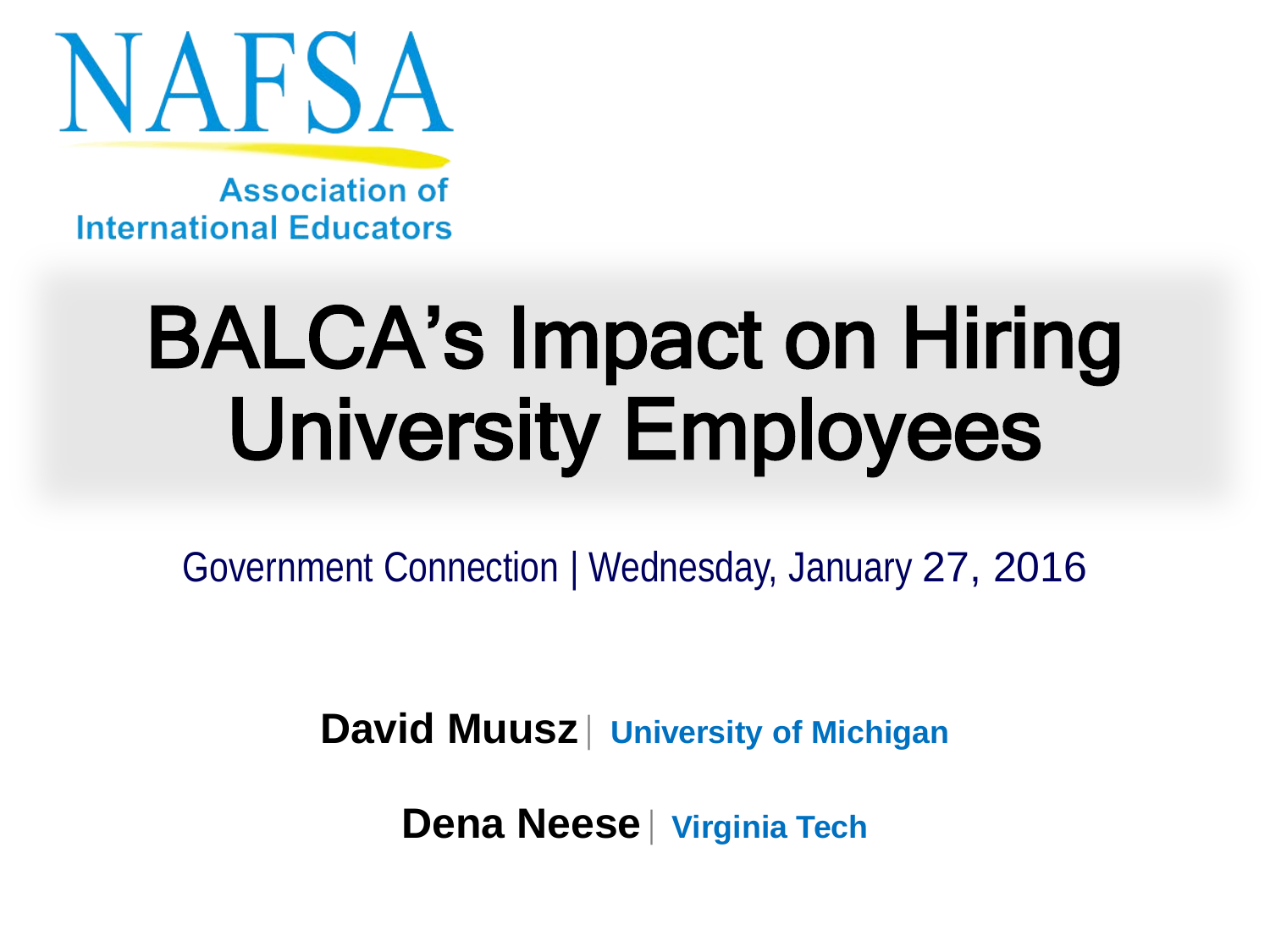

**Association of International Educators** 

#### **Welcome to this Government Connection on the Board of Alien Labor Certification Appeals**

- **Hosted by NAFSA: Association of International Educators [\(www.nafsa.org\)](http://www.nafsa.org/)**
- **Remember, in order to hear the audio you must call (855) 212-0212**
- **Questions will be accepted via the chat box**
- **Slides and a recording of the event will be posted on the Government** Connection page of the NAFSA web site **<http://www.nafsa.org/GovernmentConnection/>**
- **Thanks for joining us today!**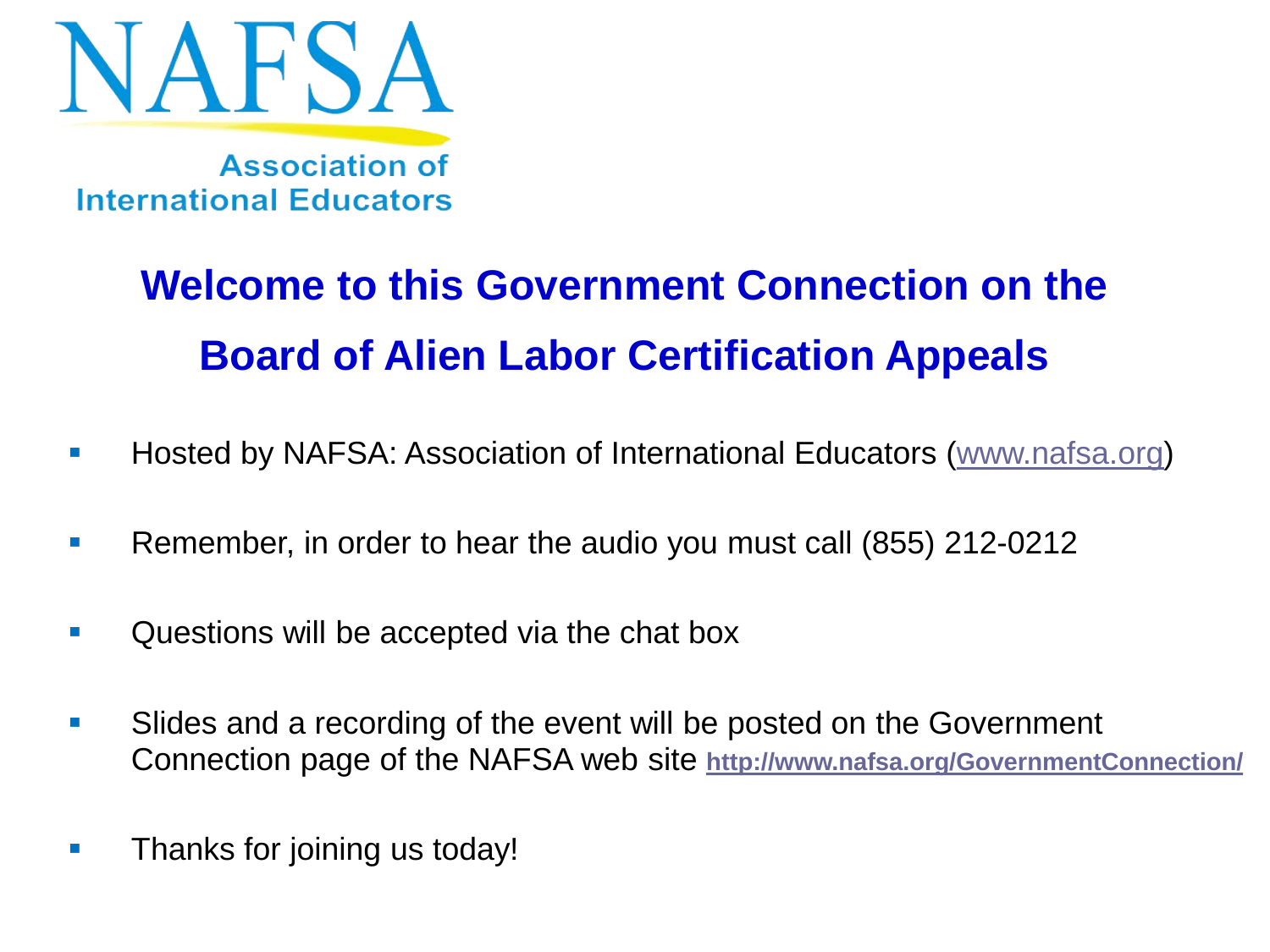#### **Overview**

- **D** Overview of BALCA
- The appeals process
- Implications of a BALCA decision
- Review of common issues appealed
- Pros and cons of filing a BALCA appeal
- BALCA decisions that impact higher education
- Review of higher education issues that could use clarification from BALCA
- **BALCA Resources**

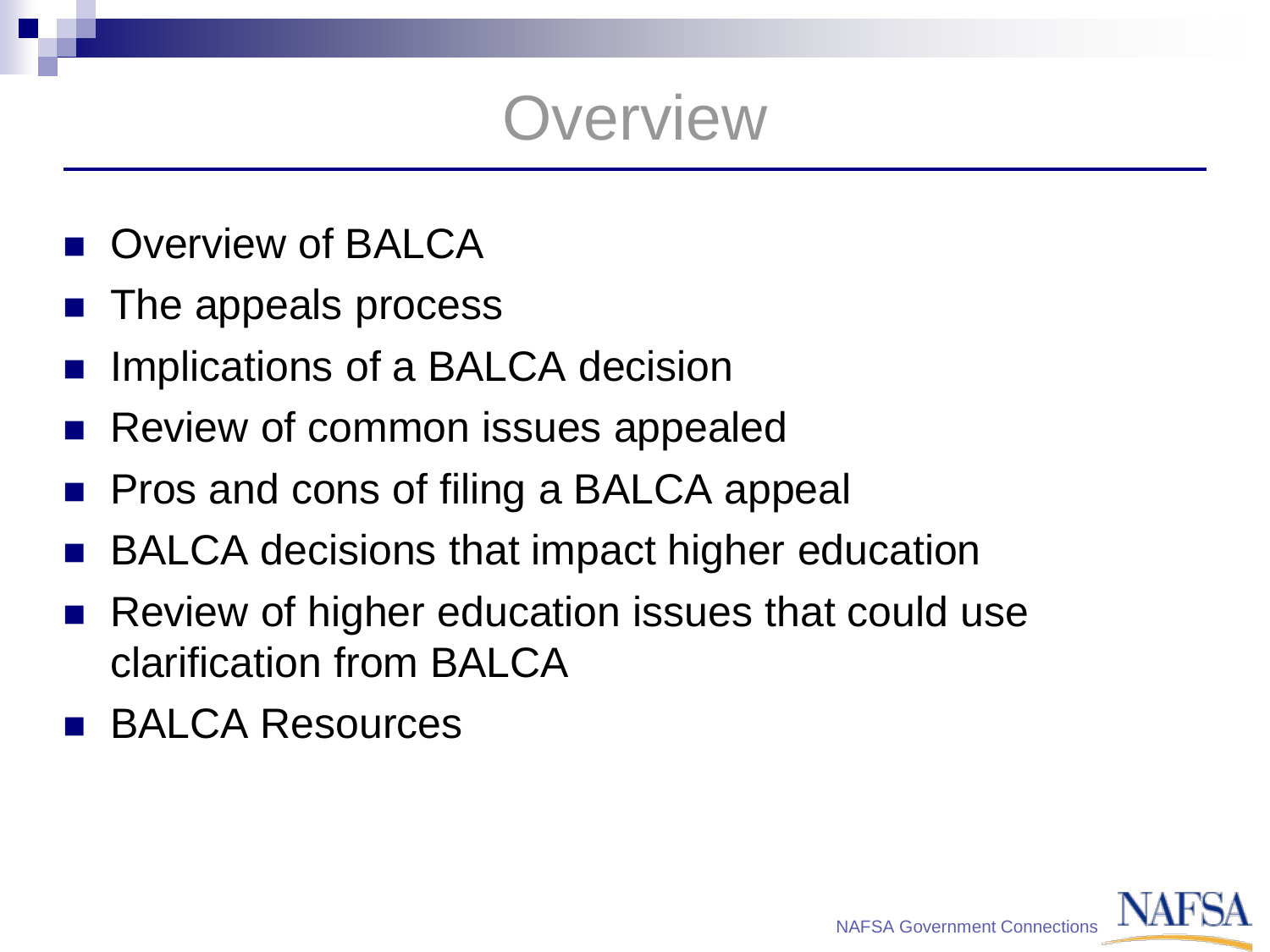### BALCA Overview

- BALCA established by US Department of Labor in 1987 to "enhance **uniformity and consistency of decisions."** *See Federal Register Vol. 52, No. 67, 11216-11219, April 8, 1987*
- Chaired by Chief Administrative Law Judge in Washington, D.C.
- Currently 20 Administrative Law Judges (ALJs) sit on BALCA to hear/decide PW, PERM, and debarment cases
- Generally panels of 3, but if en banc, panels of 4+
- Offices in: Washington, D.C.; Boston; Covington, LA; and Newport News, VA
- Citations: "INA" = pre-PERM; "LCA" = LCA; "PER" = PERM; "PWD" = prevailing wage; en banc cases notated with "en banc"

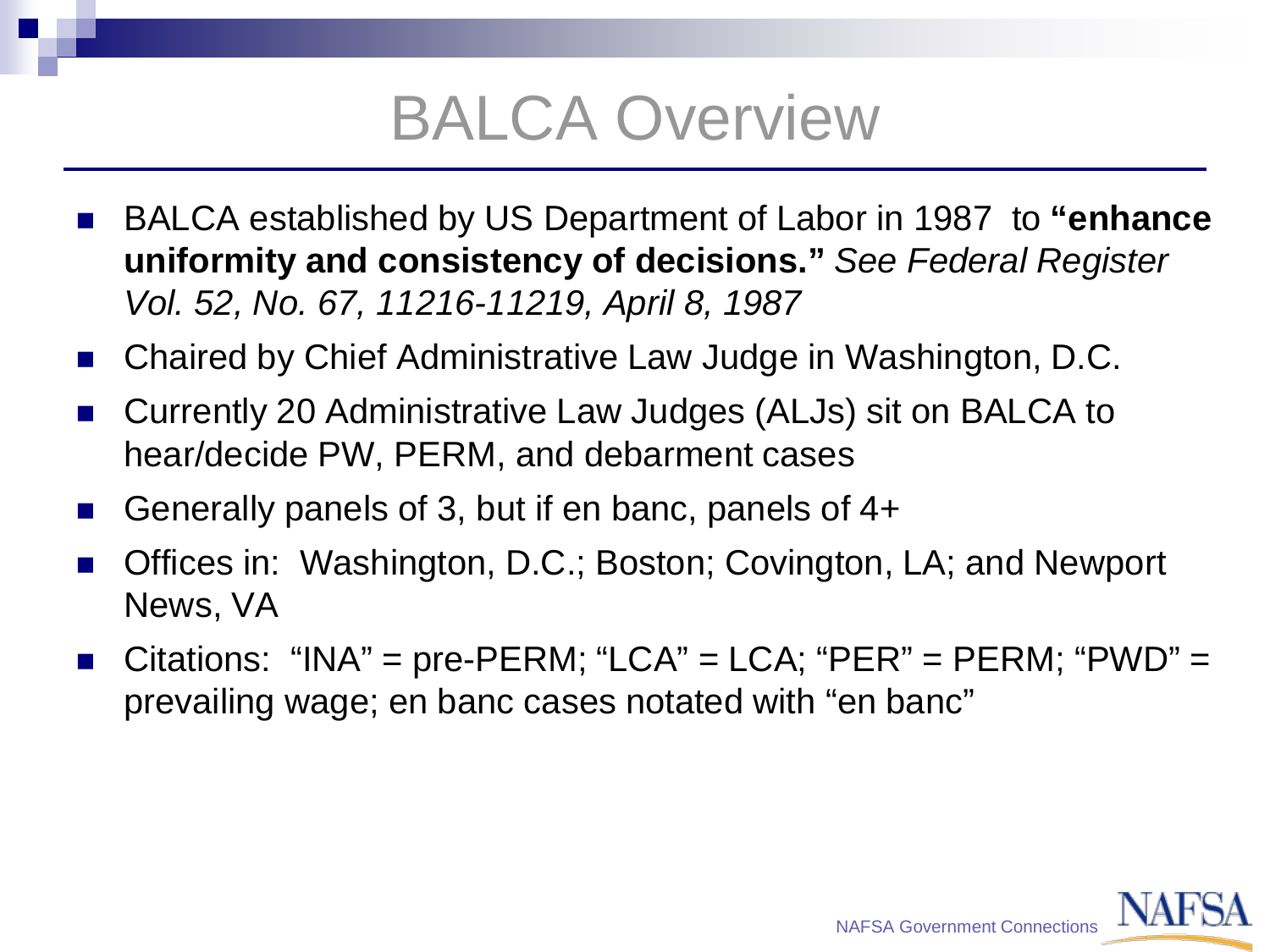# DOL Organizational Chart

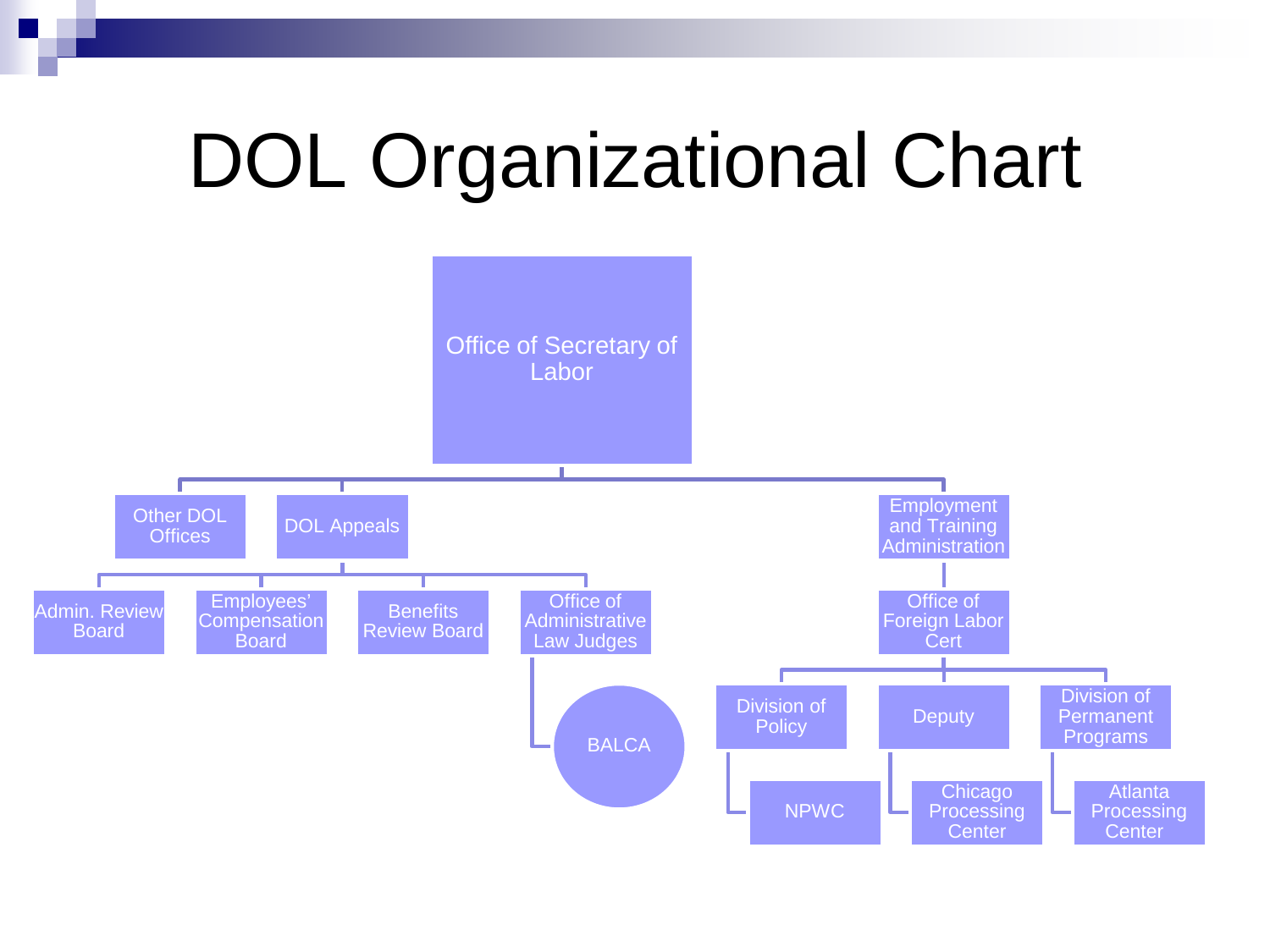#### Appeals Process

- Three queues; one with BALCA
- Must be sought by employer
- Last Resort (short of federal court)
- BALCA will review
	- PERM denials/revocations
	- PWD challenges
	- debarment cases
- BALCA cannot invalidate regulations even if in conflict with statute
- Employer must *request* BALCA review

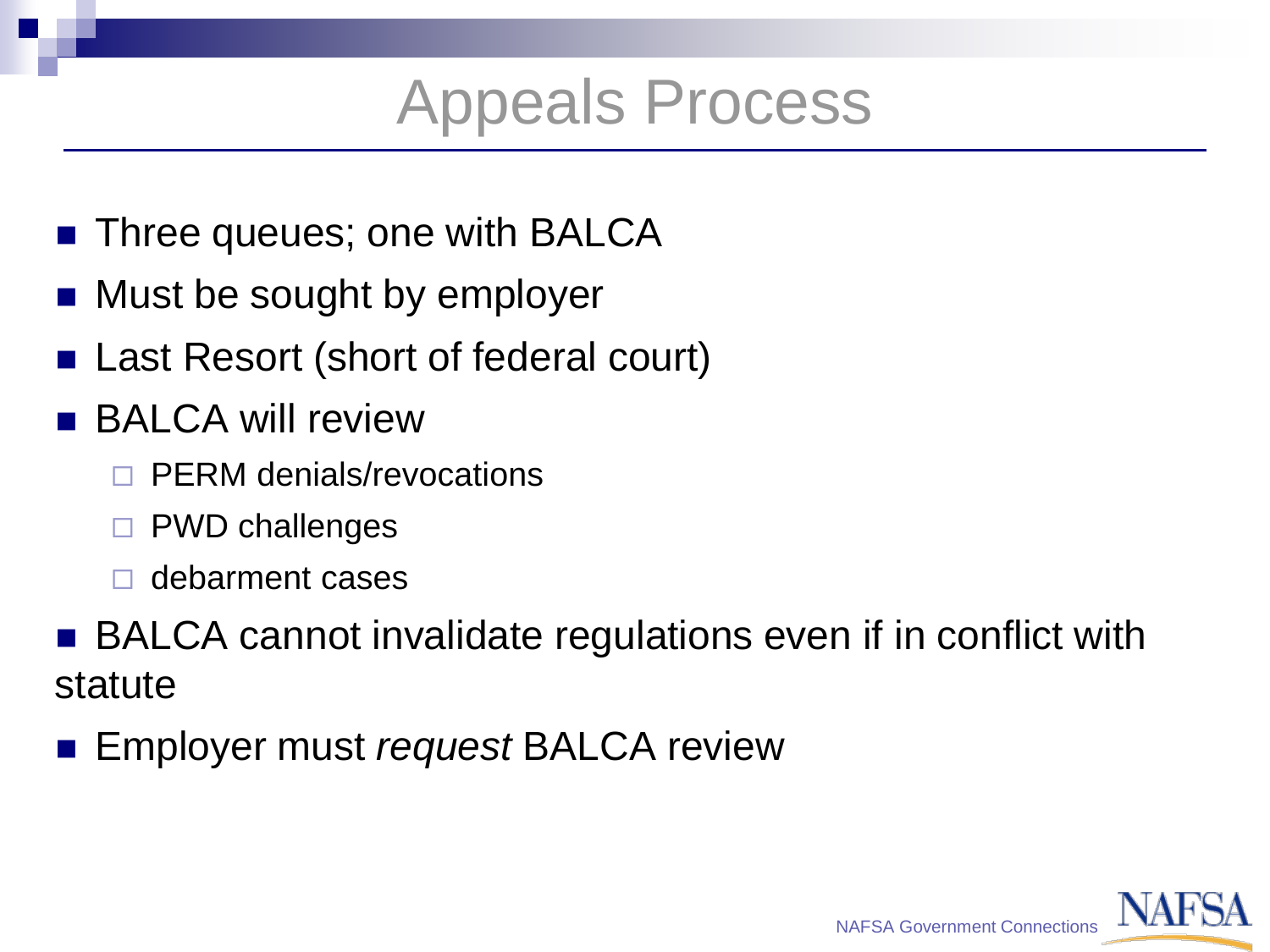#### Appeals Process

- BALCA appeal must be made within 30 days of decision
	- PWD appeals must be made to NPWC (20 CFR 656.41(d)(2))
	- PERM appeals must be made to CO (20 CFR 656.26(a)(2))
	- Debarment appeals must be made to Administrator of OFLC (20 CFR 656.26(a)(3))
- BALCA appeals must only contain legal arguments and include evidence that was within the record upon which the decision was made. No new evidence for BALCA.
	- 20 CFR 656.41(d)(1) and 656.26(a)(4)(i)
	- Debarment cases are *de novo* 656.26(a)(4)(ii)
- *En banc* reviews must be requested by employer; however, in some rare instances, BALCA may do so *sua sponte* NAFSA Government Connections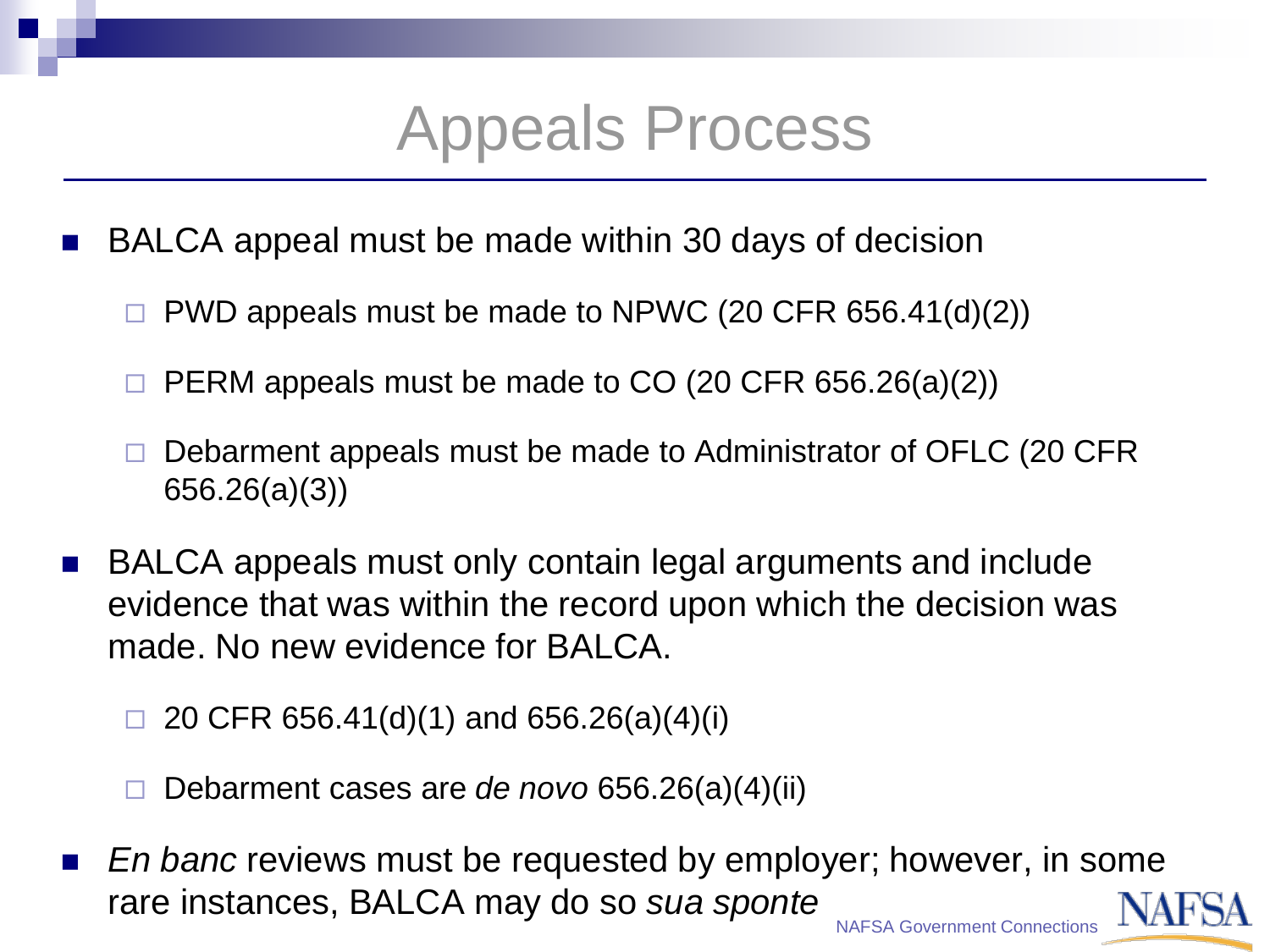# Implications of BALCA Decisions

- Consider two buckets:
	- $\Box$  Employer who lodges appeal
	- □ General filing community
		- **Non-en banc decisions**
		- **En banc decisions**

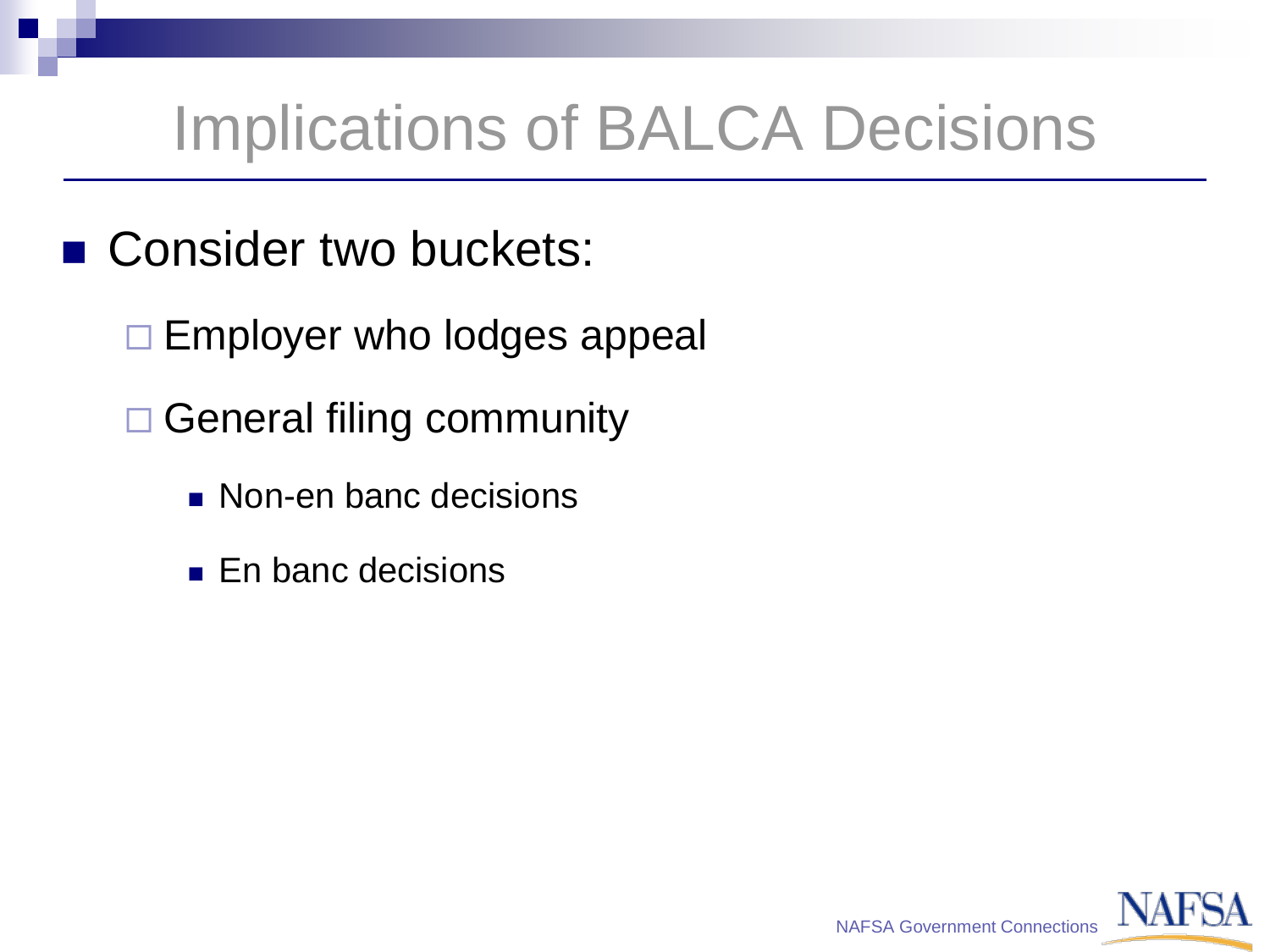## Implications of BALCA decisions

- For individual who lodged appeal, per 20 CFR 656.27(c), BALCA must -
	- □ Affirm denial of PERM application, revocation of certification, or prevailing wage determination;
	- □ Direct Certifying Officer to grant labor certification, overrule the revocation of certification, or overrule the prevailing wage determination; or
	- Direct a hearing on the case
- May also remand cases for further processing or proceedings consistent with the order or decision

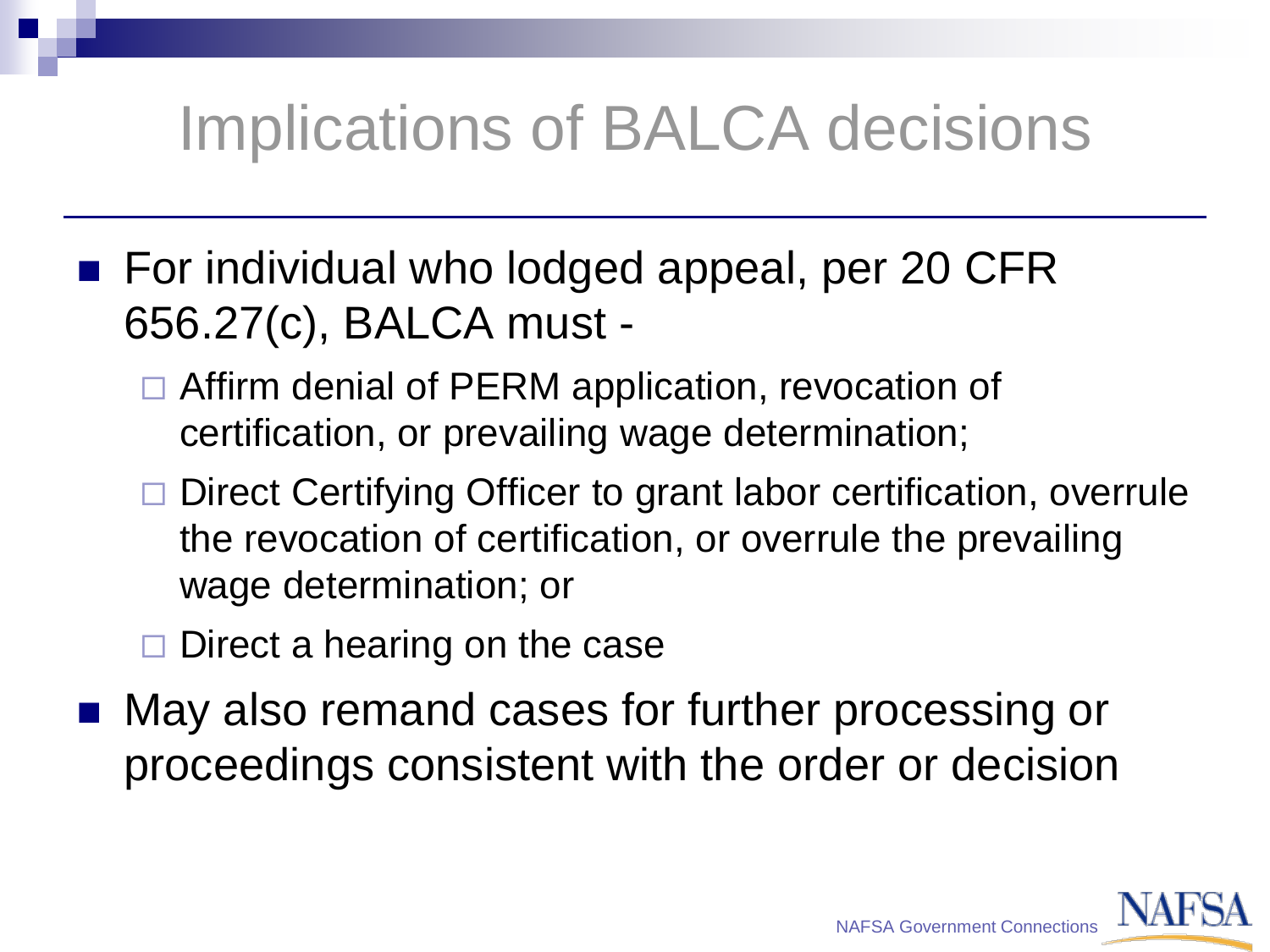# Implications of BALCA decisions

#### ■ For the general filing community

- □ Non-en banc decisions
	- May impact the way OFLC treats the same issue in similar, future cases (but may not)
	- Should impact BALCA's treatment of same issue in future appeals (but BALCA decisions are not always consistent)
- $\Box$  En banc decisions
	- Decided by a larger panel within BALCA, employer may request *en banc* decisions (but rarely issued), BALCA may decide on its own to issue en banc decisions on issues of importance, and on issues that require clarification or uniformity

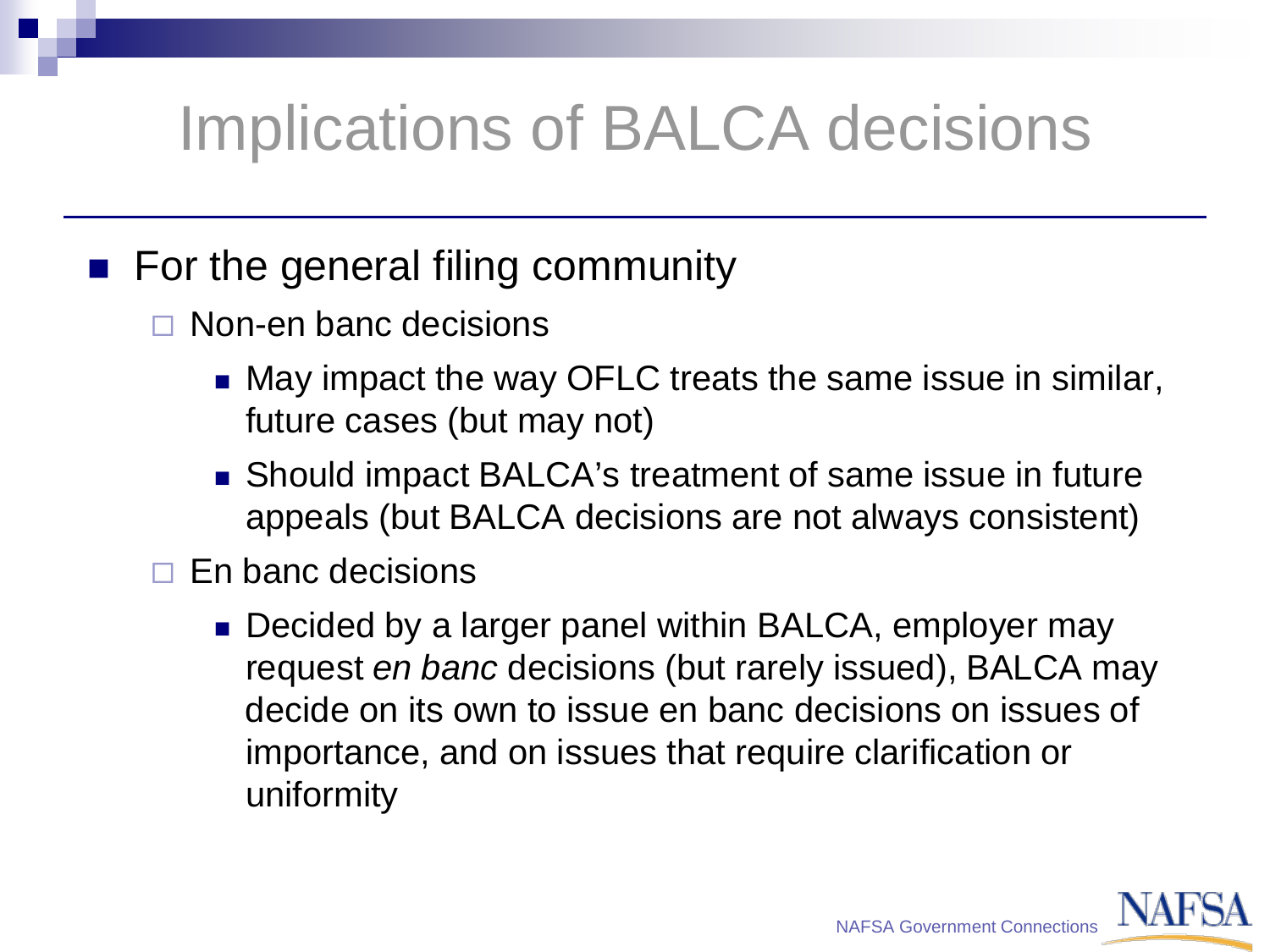## Implications of En Banc BALCA decisions

- OFLC has acknowledged it is bound by en banc BALCA decisions (and has acknowledged that it reviews and considers all BALCA decisions when determining future case processing) -
	- □ See AILA Minutes of OFLC Stakeholder Meeting, September 12, 2014, page 4, discussion of Matter of Meltwater News US1 2014-PWD-0005 (July 16, 2014)
	- $\Box$  In same Stakeholder meeting, OFLC acknowledged that it will follow en banc Symantec decision
- BALCA decisions (even non-en banc) have led to OFLC FAQs
	- □ Electronic National Professional Journal for cases filed under special handling regulation (in response to University of Texas at Brownsville)
- **However, there doesn't appear to be definitive legal authority on the legal impact of a BALCA decision on OFLC**

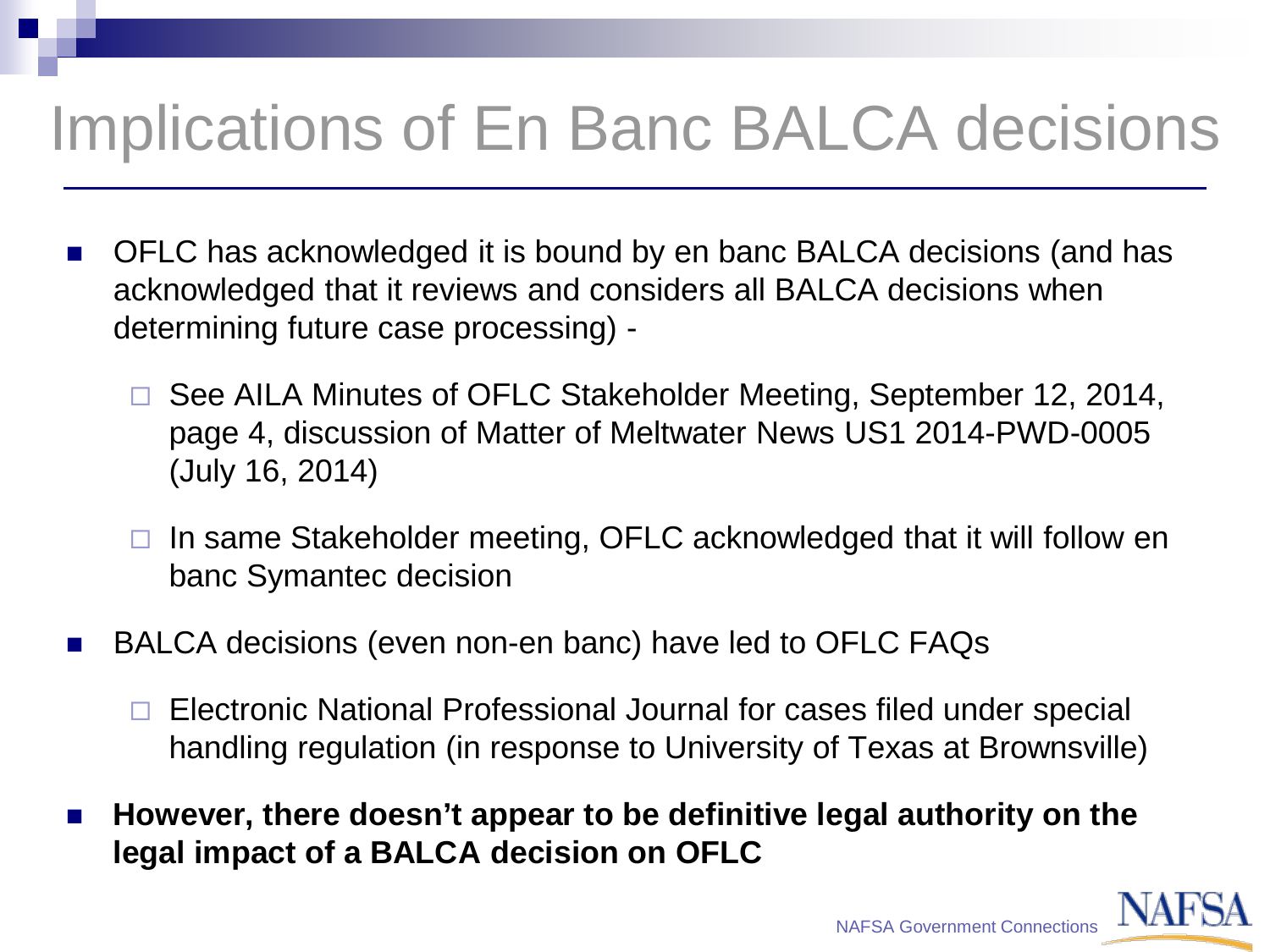# See Island Holdings Decision

DOL's response to BALCA's en banc decision in Island Holdings demonstrates that even en banc decisions may not necessarily be binding on DOL or OFLC (although some might call this case an outlier) . . .

In response to Island Holdings, 2013-PWD-00002 (December 3, 2013) (*en banc*), the Office of the Secretary of Labor declared in a Federal Register Notice, (FR Vol. 29 No 242, December 17, 2014, 75179 – 75184) its intent to issue a declaratory order and requested comment:

"BALCA's Island Holdings decision does not represent the legal or policy position of the Secretary of Labor. **The Administrative Law Judges composing the BALCA are subordinate employees of the agency** . . . **If the Secretary determines that the BALCA's decision rests on a legal error or departs from the Secretary's announced legal interpretation or policy, the Secretary may issue in his discretion a declaratory order overruling the BALCA** . . . A final declaratory order on this issue will also establish binding precedent for resolution of all supplemental prevailing wage determinations . . . involving similarly situated parties."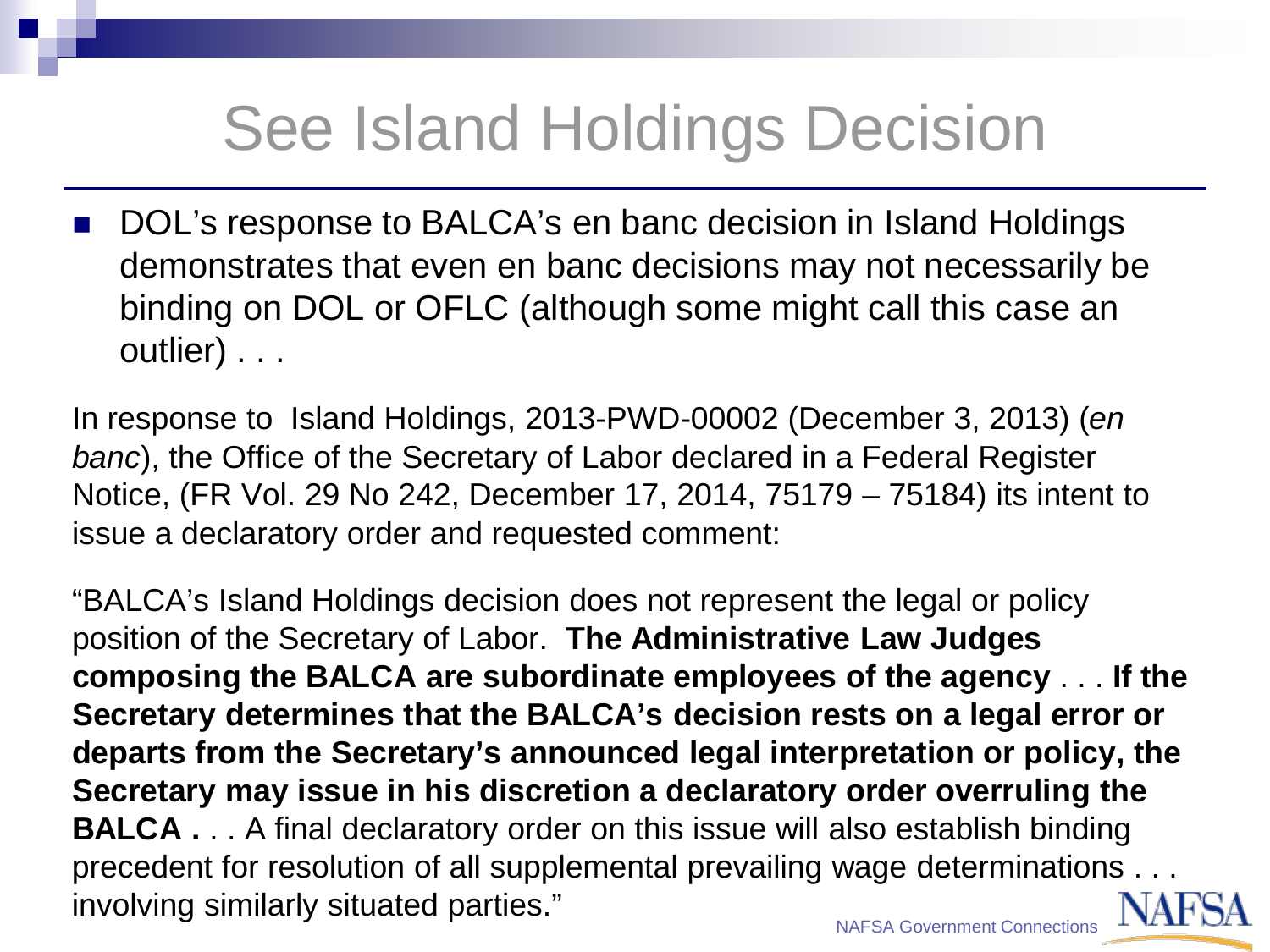## BALCA Appeals - Statistics

| <b>Fiscal Year</b>                                        | # PERM Appeals<br><b>Docketed with BALCA*</b> |
|-----------------------------------------------------------|-----------------------------------------------|
| 2009                                                      | 488                                           |
| 2010                                                      | 1,666                                         |
| 2011                                                      | 2,988                                         |
| 2012                                                      | 3,768                                         |
| 2013                                                      | 3,422                                         |
| 2014                                                      | 1,776                                         |
| * See OALJ website:<br>http://www.oalj.dol.gov/libina.htm |                                               |

In FY 2014, OFLC's Atlanta Processing Center processed **70,998** labor certification cases (61% increase from FY 2013), and denied **4,349** of those (4,016 were withdrawn*). See OFLC 2014 Annual Report.*



NAFSA Government Connections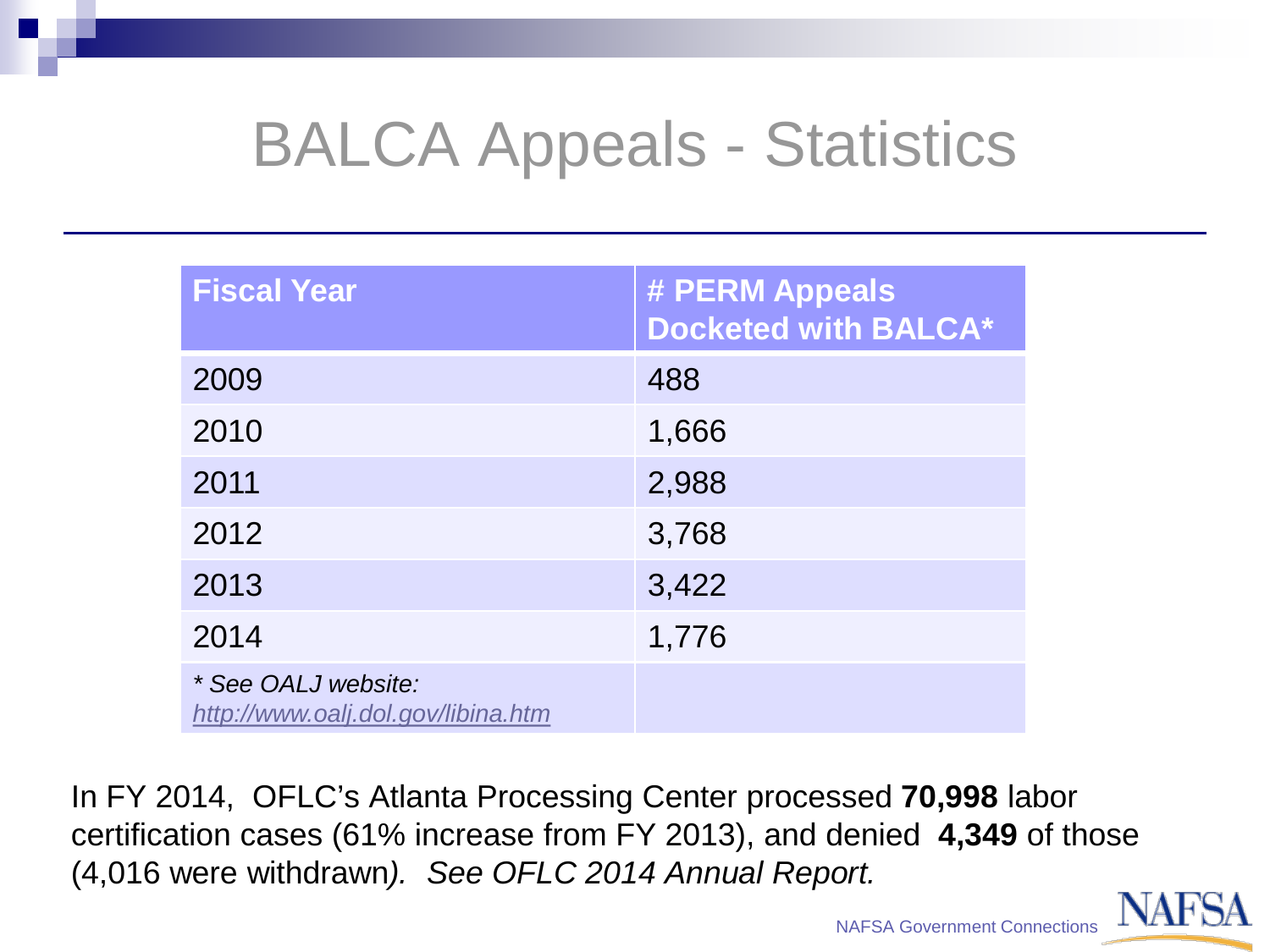### Appeals – Processing Times

- BALCA Appeals processing times not posted
- PERM appeals: decisions rendered approx. 2 3 years from date docketed with BALCA
- PW appeals: decisions rendered approx. 6 8 months from date appeal filed with BALCA
- Generally process cases using FIFO, base upon docket date (not LC filing date)

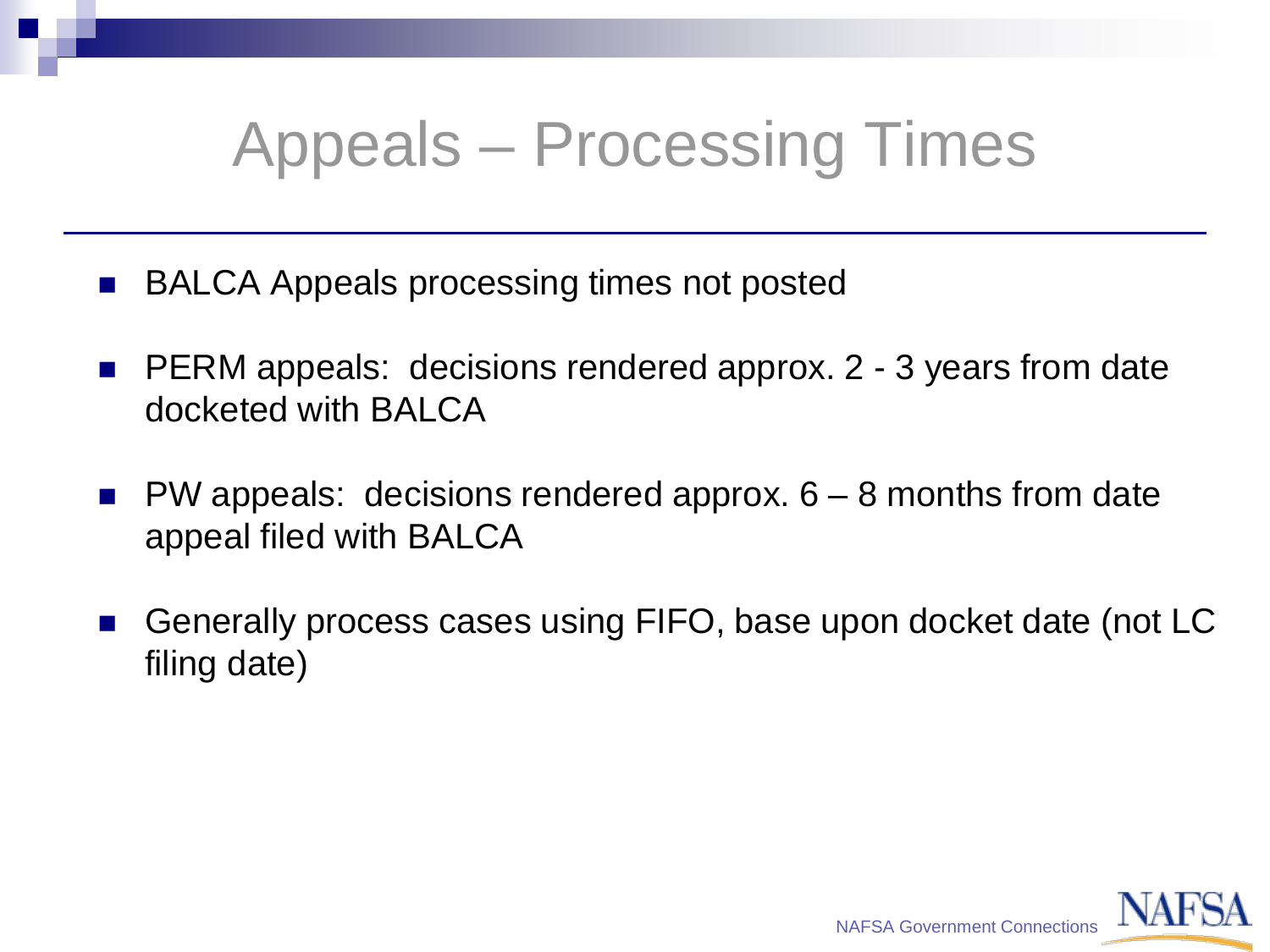#### Reasons to File Appeal

- Address a clear error
- **Preserve a PERM priority date**
- Last Resort
- **Establish a principle/get clarification**

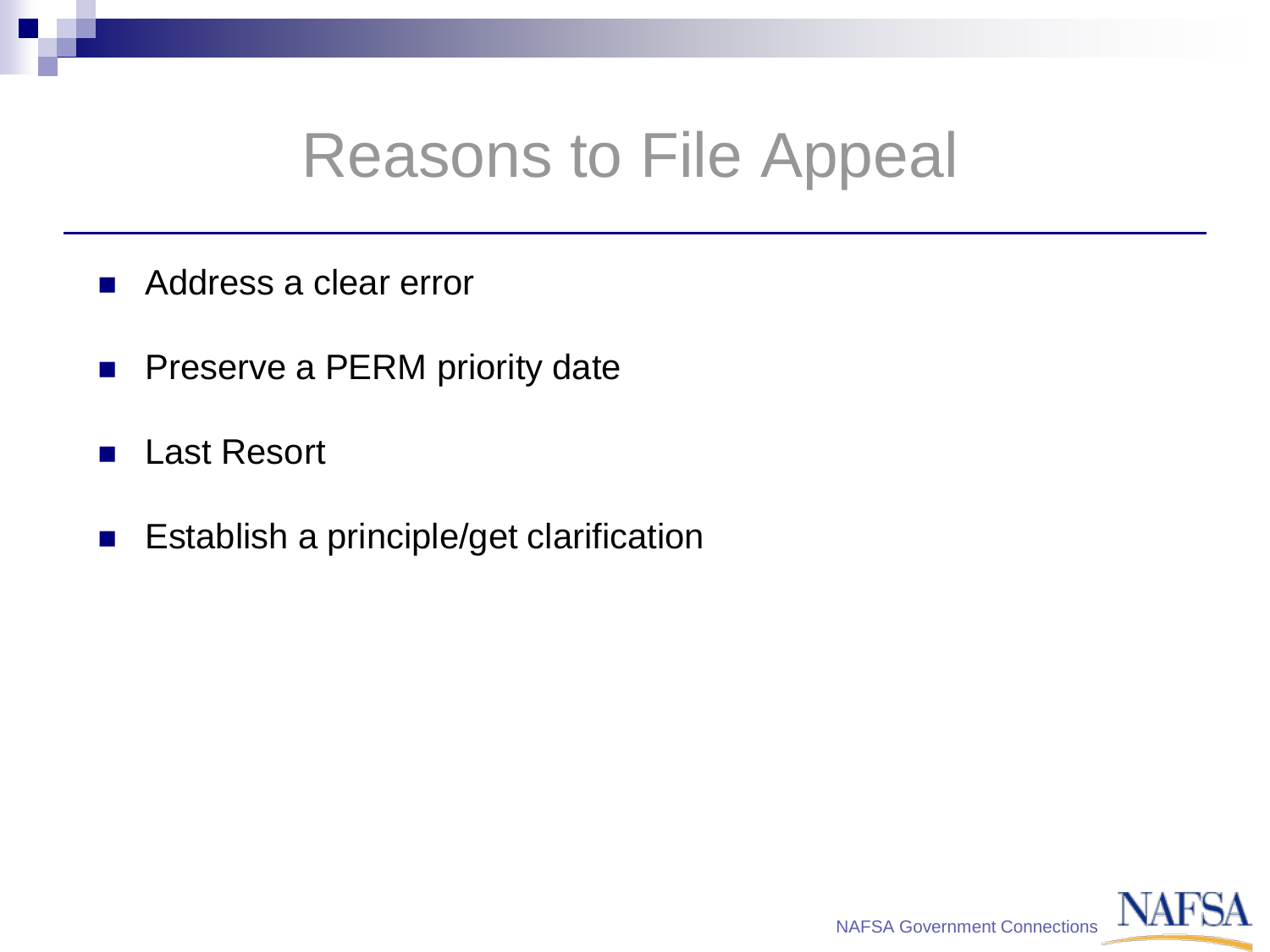## Reasons Not to File BALCA Appeal

#### Cost

- Time involved to prepare reconsideration and appeal
- Timeline involved
- PERM case is locked
- Chance of reversal of denial low
- 18 month clock keeps ticking for SH PERM until 9089 filed (if PWD BALCA case)
- Overall uncertainty for hiring department and international employee, often making reselection or EB-1B more palatable options!

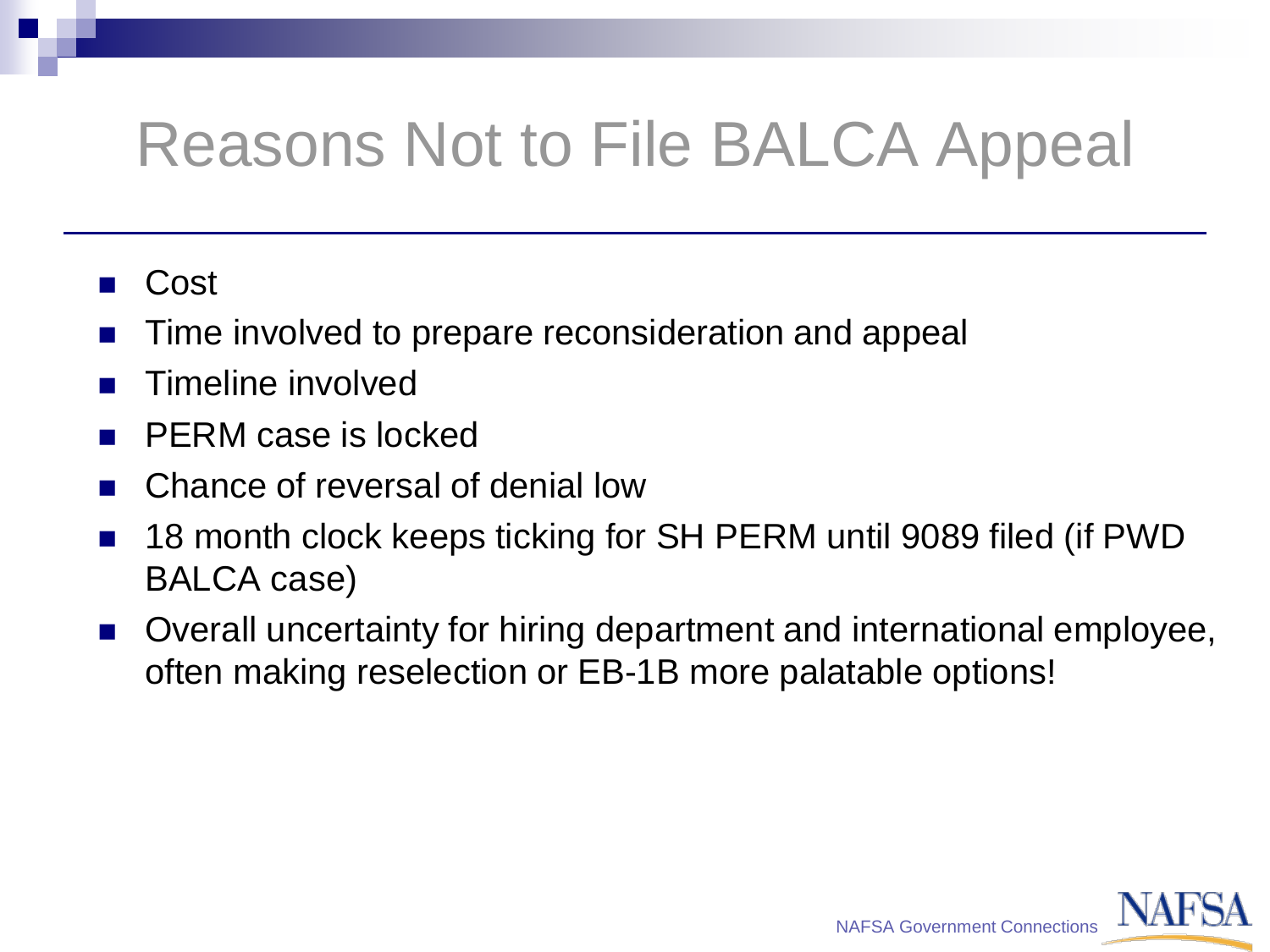### Past Issues Appealed to BALCA

Notice of Filing Content | SWA job order issues | PW issues

Questions about recruitment sources | Whether position is permanent

Minimum job requirements | Alternative experience requirements

Recruitment report content | CO letter of denial requirements

Completeness of ETA 9089 | "As Qualified" standard for college and

university teachers | Fundamental Fairness and Due Process Issues

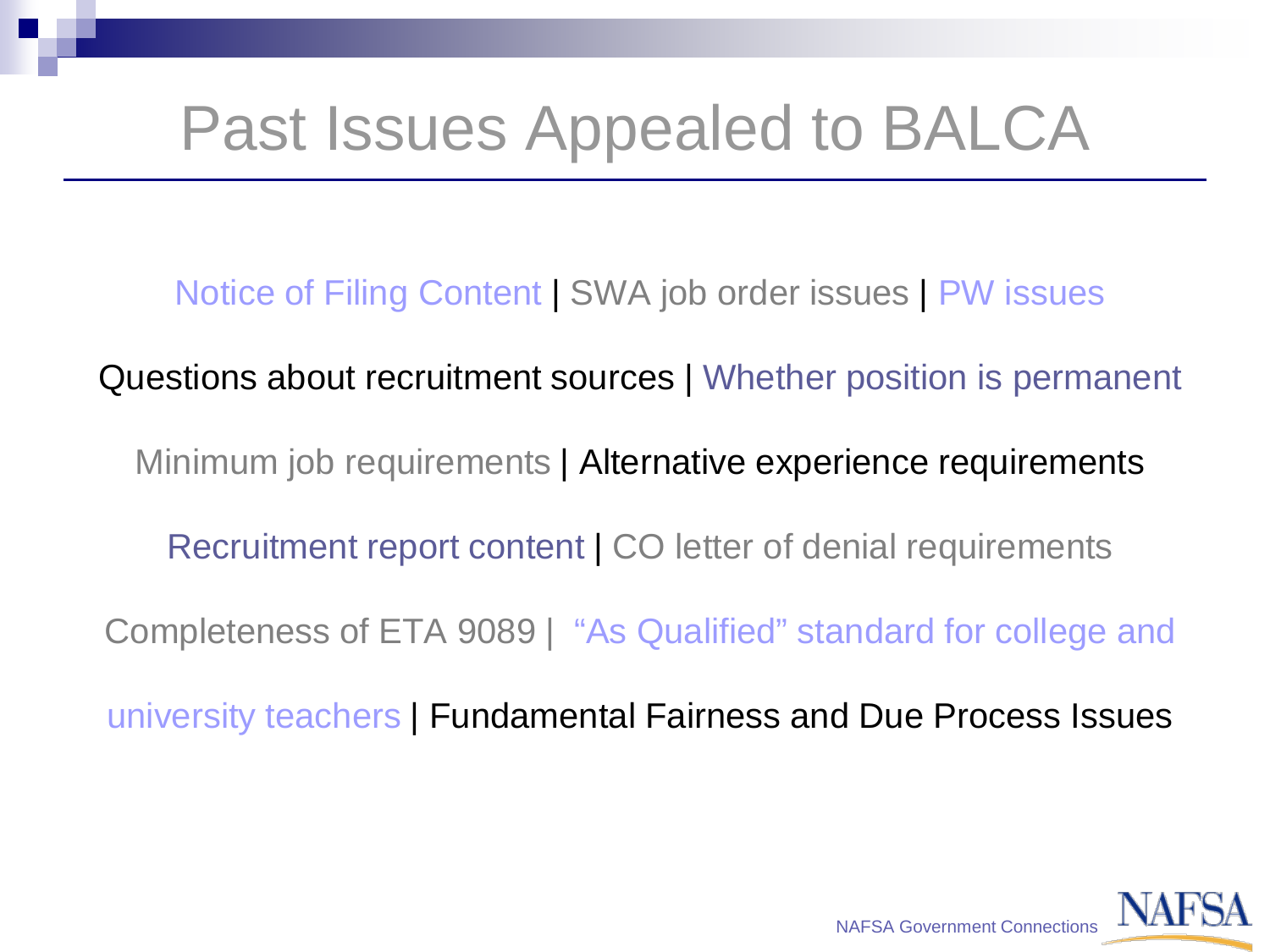## BALCA decisions important for higher ed

- [Emory University](http://www.oalj.dol.gov/Decisions/ALJ/PWD/2011/In_re_EMORY_UNIVERSITY_2011PWD00001_(FEB_27_2012)_072853_CADEC_SD.PDF) 2011-PWD-00001: *abuse of discretion standard*
- [Hathaway Children's Services –](http://www.oalj.dol.gov/PUBLIC/INA/DECISIONS/BALCA_DECISIONS/INA/1991_00388.INA.PDF) 1991-INA-00388 (*en banc*): wage data must be cross-industry
- [University of Michigan –](http://www.oalj.dol.gov/Decisions/ALJ/PWD/2015/EMPLOYMENT_AND_TRAIN_v_UNIVERSITY_OF_MICHIG_2015PWD00006_(NOV_18_2015)_130018_CADEC_SD.PDF) 2015-PWD-00006: *ACWIA wage data do not need to be cross industry*
- [General Anesthesia Specialists Partnership \(](http://www.oalj.dol.gov/Decisions/ALJ/PWD/2014/In_re_GENERAL_ANESTHESIA_S_2014PWD00014_(SEP_12_2014)_081956_CADEC_SD.PDF)GASP) 2014-PWD-00014: *CO cannot apply PWD guidance in automated fashion*
- [Bilinguals](http://www.oalj.dol.gov/Decisions/ALJ/PWD/2015/EMPLOYMENT_AND_TRAIN_v_BILINGUALS_INC_DBA_A_2015PWD00001_(AUG_03_2015)_103352_CADEC_SD.PDF) 2015-PWD-00001: *median wage is acceptable*
- [Meltwater News](http://www.oalj.dol.gov/Decisions/ALJ/PWD/2014/In_re_MELTWATER_NEWS_US1_I_2014PWD00005_(JUL_16_2014)_135126_CADEC_SD.PDF)  2014-PWD-00005: *use of "all other" code*
- [Quest Diagnostics](http://www.oalj.dol.gov/Decisions/ALJ/PWD/2015/In_re_QUEST_DIAGNOSTICS_IN_2015PWD00002_(FEB_12_2015)_132321_CADEC_SD.PDF)  2015-PWD-00002: *use of "all other" code*
- [Take Solutions](http://www.oalj.dol.gov/Decisions/ALJ/PER/2010/TAKE_SOLUTIONS_v_PAWAR_SANDESH_2010PER00907_(APR_28_2011)_083332_CADEC_SD.PDF)  2010-PER-00907: *must use higher of PWDs when multiple issued*
- [Children's Hospital –](http://www.oalj.dol.gov/Decisions/ALJ/PER/2011/In_re_CHILDREN-S_HOSPITAL__2011PER01338_(NOV_15_2011)_083956_CADEC_SD.PDF%23search=children) 2011-PER-01338: Affiliation/ eligibility for ACWIA wages
- [Mercer University –](http://www.oalj.dol.gov/Decisions/ALJ/PER/2011/In_re_MERCER_UNIVERSITY_2011PER00162_(MAR_06_2012)_165852_CADEC_SD.PDF) 2011-PER-00162: *required amount of teaching for Special Handling*
- [East Tennessee State University –](http://www.oalj.dol.gov/Decisions/ALJ/PER/2010/EAST_TENNESSEE_STATE_v_MWINYELLE_JEROME_2010PER00038_(APR_18_2011)_113133_CADEC_SD.PDF) 2010-PER-00038 (*en banc*): *May use "basic" process for SH PERM*
- [University of Texas at Brownsville –](http://www.oalj.dol.gov/Decisions/ALJ/PER/2010/In_re_UN_OF_TX_AT_BROWNSVI_2010PER00887_(JUL_20_2011)_081027_CADEC_SD.PDF%23search=brownsville) 2010-PER-00887: *30-day online ads*



NAFSA Government Connections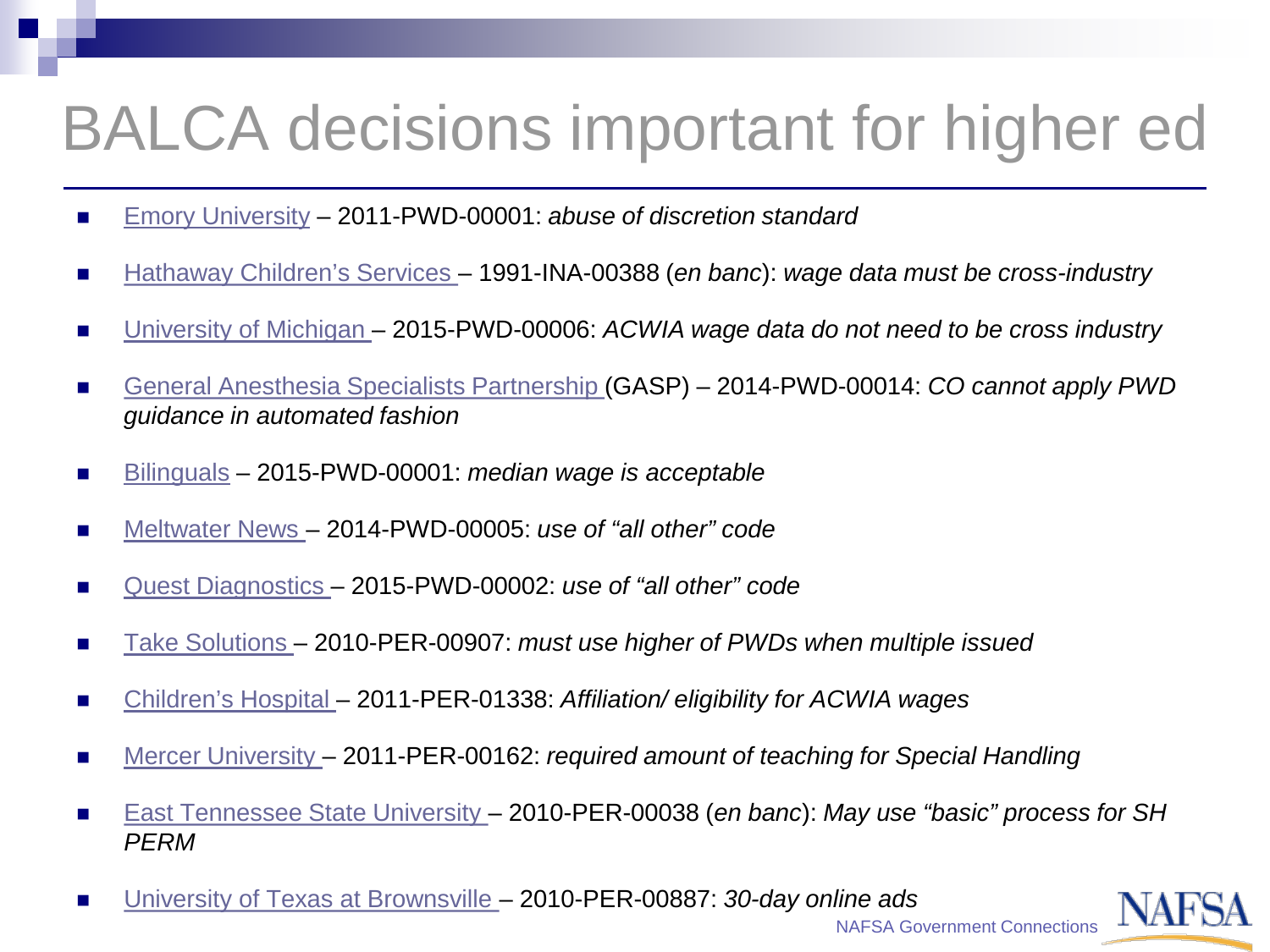# What could BALCA clarify for Higher Ed?

- **Defining "national professional journal"**
- Clarification on ad content are pointer ads acceptable?
- What sections of 20 CFR 656.17 and relevant DOL/OFLC guidance pertaining to 20 CFR 656.17 apply to 20 CFR 656.18?
- Can OFLC require on-line professional journal ads to run for 30 days?

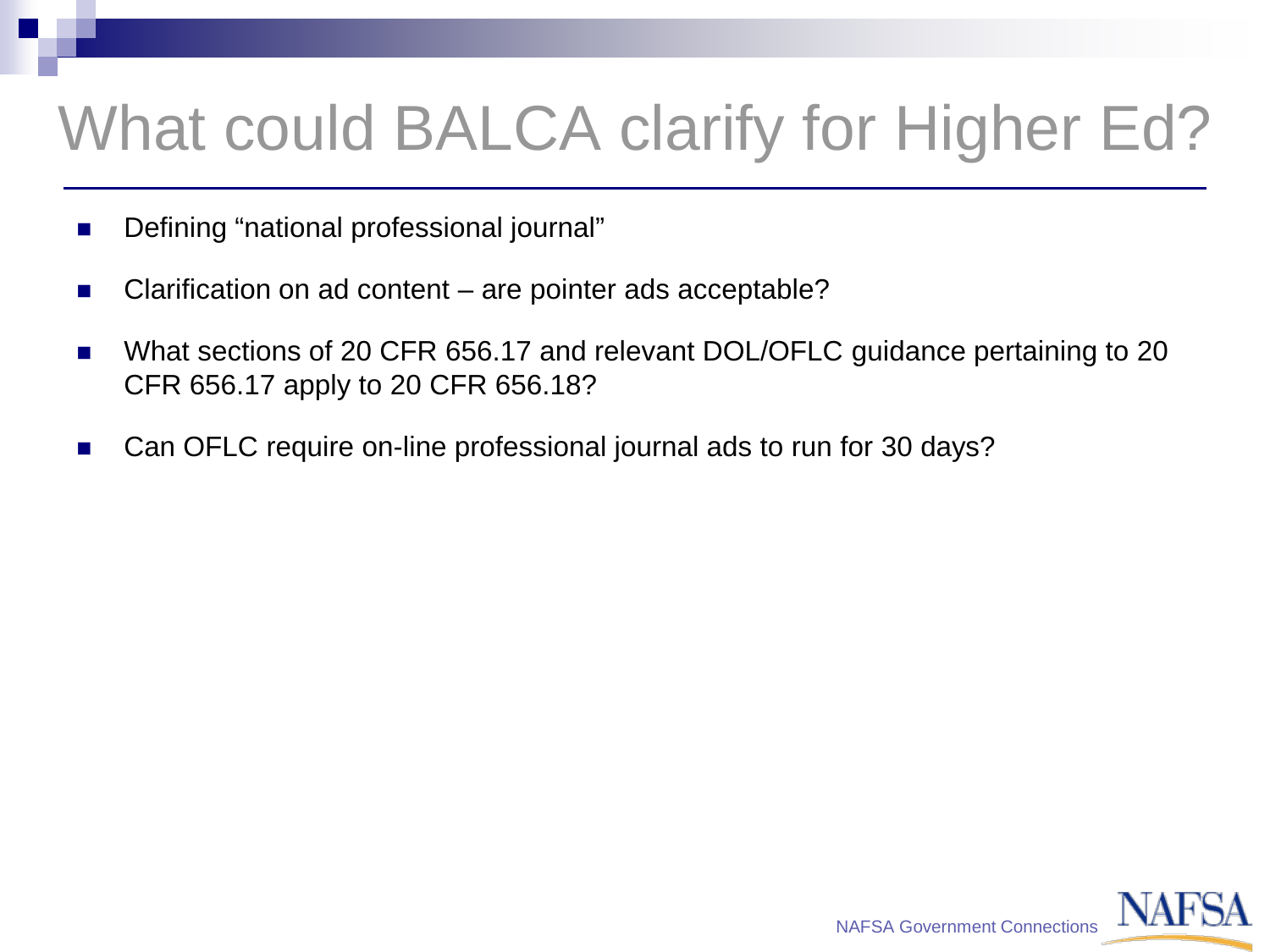#### BALCA Resources

- OALJ website: <http://www.oalj.dol.gov/LIBINA.HTM> (includes BALCA cases, regulations and other resources and information)
	- Digest of PERM decisions, 12/1/2010 and earlier + August to December 2015: [http://www.oalj.dol.gov/PUBLIC/INA/REFERENCES/REFERENCE\\_WORKS/BALCA\\_PERM](http://www.oalj.dol.gov/PUBLIC/INA/REFERENCES/REFERENCE_WORKS/BALCA_PERM_DIGEST.HTM) \_DIGEST.HTM
	- En banc decisions (PERM) from 2006 to present: [http://www.oalj.dol.gov/PUBLIC/INA/REFERENCES/CASELISTS/BALCA\\_DECISIONS\\_PER](http://www.oalj.dol.gov/PUBLIC/INA/REFERENCES/CASELISTS/BALCA_DECISIONS_PERM.HTM) M.HTM
	- En banc decisions (Pre-PERM) from 1988 to 2006: [http://www.oalj.dol.gov/PUBLIC/INA/REFERENCES/REFERENCE\\_WORKS/BALCA\\_EN\\_B](http://www.oalj.dol.gov/PUBLIC/INA/REFERENCES/REFERENCE_WORKS/BALCA_EN_BANC_SUMMARIES_TABLE_OF_CONTENTS.HTM) ANC\_SUMMARIES\_TABLE\_OF\_CONTENTS.HTM
	- **Prevailing Wage decisions from 2012 to present:** [http://www.oalj.dol.gov/PUBLIC/INA/REFERENCES/CASELISTS/PWD\\_DECISIONS.HTM](http://www.oalj.dol.gov/PUBLIC/INA/REFERENCES/CASELISTS/PWD_DECISIONS.HTM)
	- BALCA benchbook 1992 (second and appears to be most recent edition): [http://www.oalj.dol.gov/PUBLIC/INA/REFERENCES/REFERENCE\\_WORKS/DBTC.HTM](http://www.oalj.dol.gov/PUBLIC/INA/REFERENCES/REFERENCE_WORKS/DBTC.HTM)

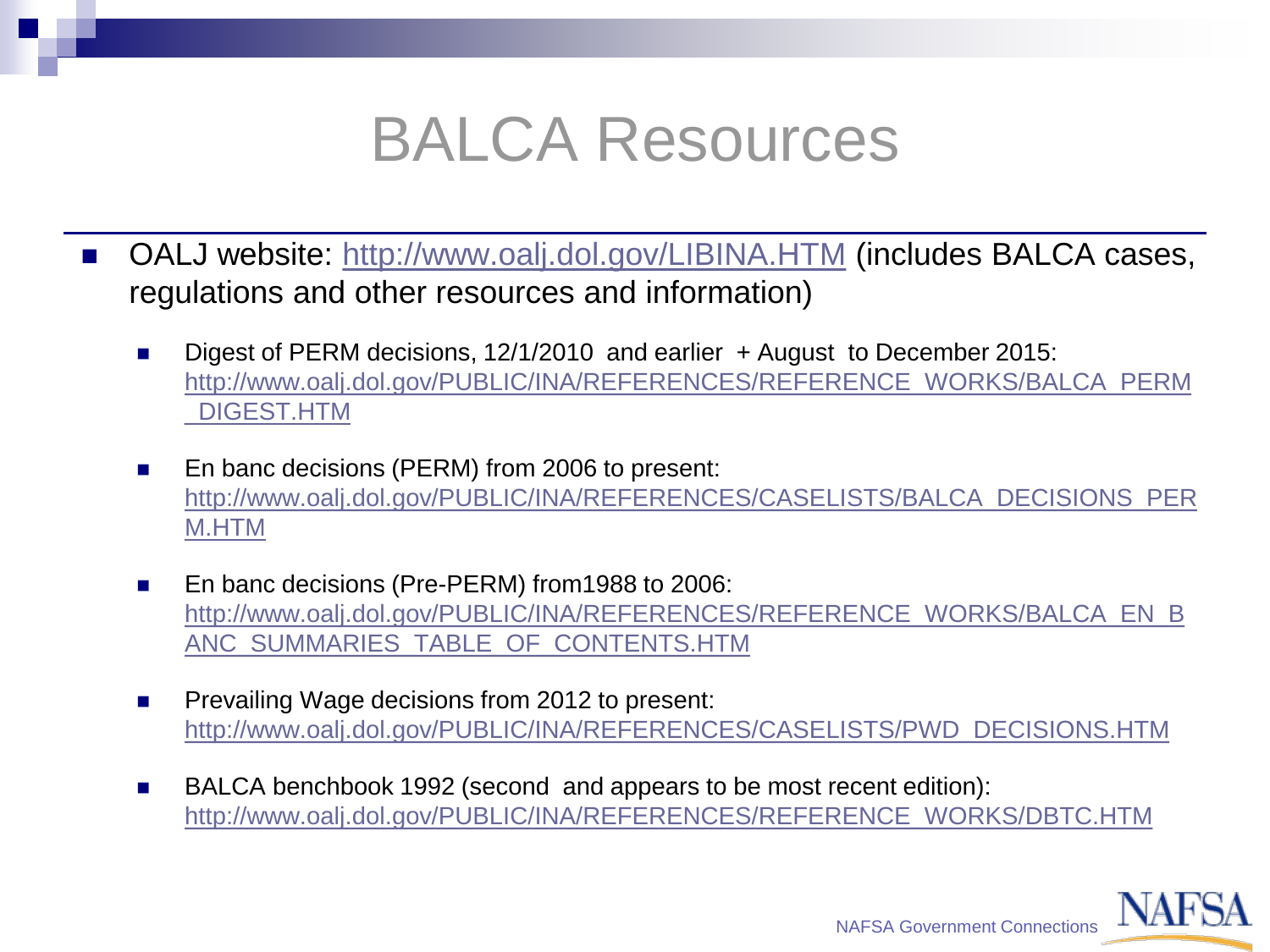#### BALCA Resources

#### ■ 20 CFR 656.26, 20 CFR 656.17 and 20 CFR 656.41(d)

#### OFLC PERM FAQS:

<https://www.foreignlaborcert.doleta.gov/faqsanswers.cfm>

- "PERM Appeals Best Practices"
- "Certifying Officer Review and Board of Alien Certification Appeals (BALCA)"
- "Prevailing Wage Appeals"

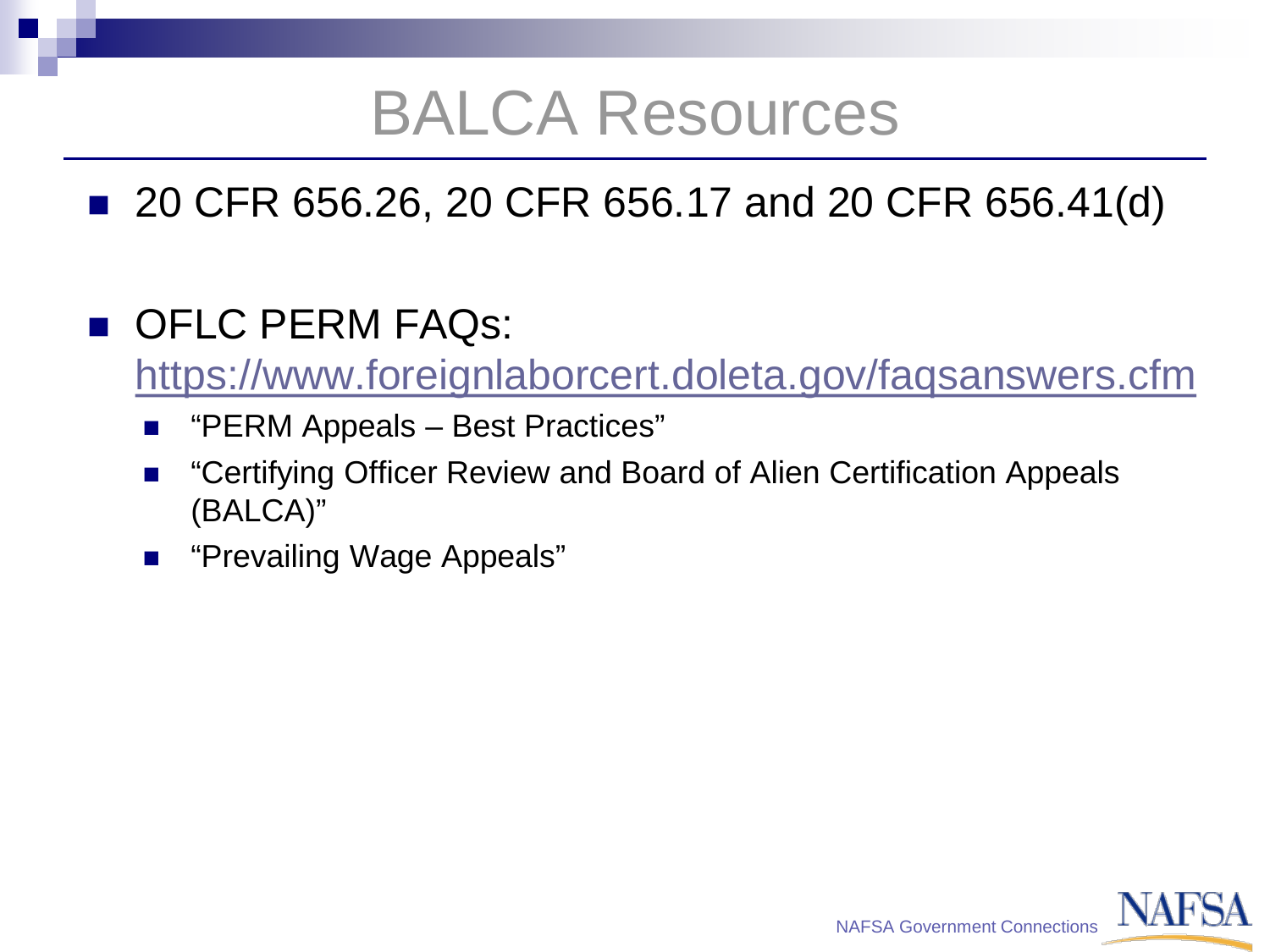#### BALCA Resources

- **NAFSA Adviser's Manual:** 
	- **12.14: Review of PERM denials**
	- 8.9: Challenging a NPWC determination

#### NAFSA International Faculty, Staff and Researchers Resource page:

<http://www.nafsa.org/findresources/default.aspx?catId=518244>

 Summaries and links to important BALCA decisions; minutes of OFLC Stakeholder Meetings, where BALCA issues sometimes discussed